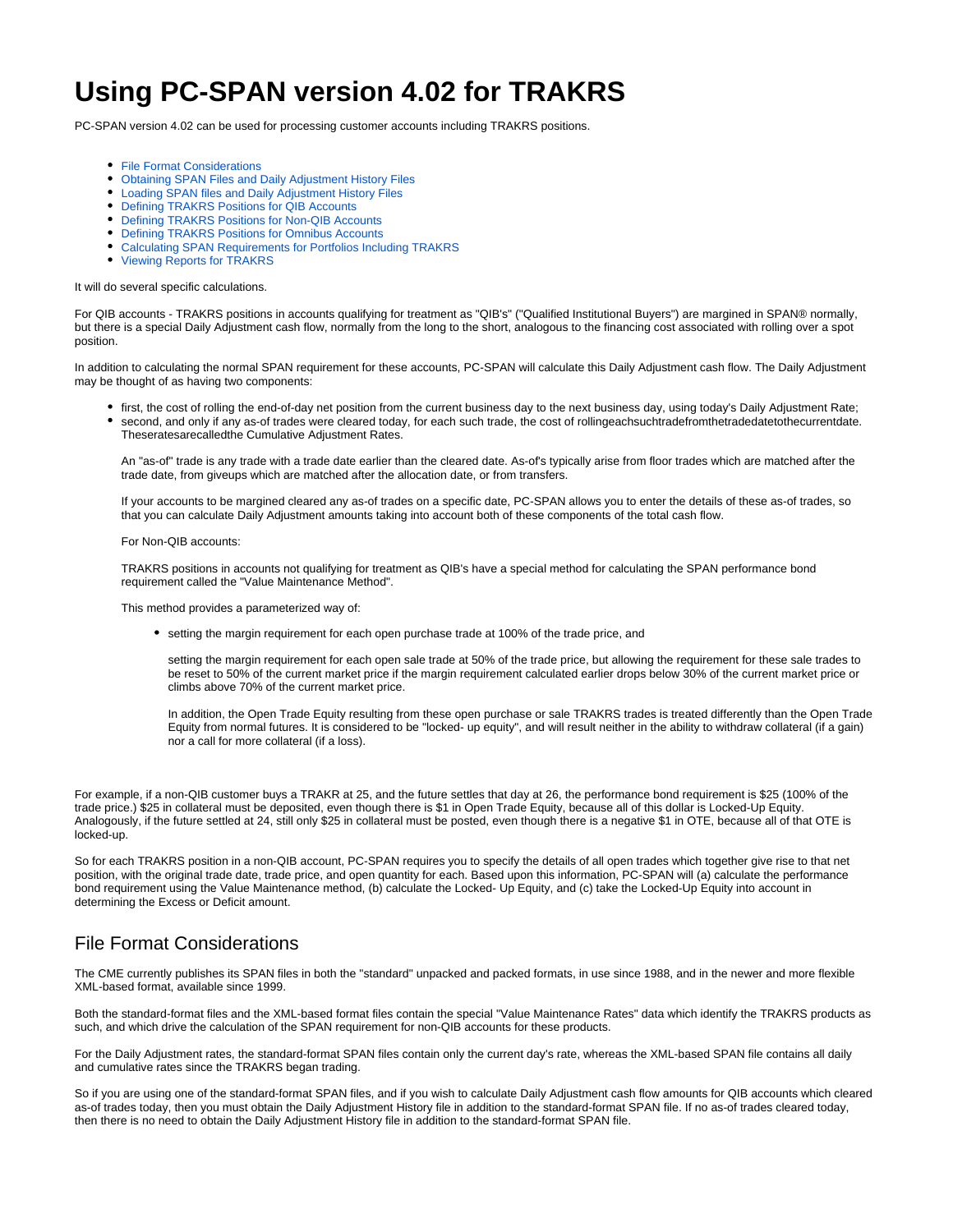If you are using the XML-based SPAN file, there is never any need to obtain the separate Daily Adjustment History file in order to calculate these cash flows for QIB accounts, regardless of whether any as-of trades were cleared.

### <span id="page-1-0"></span>Obtaining SPAN Files and Daily Adjustment History Files

These files are available on the Internet via the CME's public FTP server at [ftp.cme.](http://ftp.cme.com/pub/span/data/cme)com. Standard unpacked-format SPAN files are available at ftp.cme. [com/pub/span/data/cme](http://ftp.cme.com/pub/span/data/cme). A typical

filename would be cme0723s.zip, for the file for end of day July 23rd. XML-based SPAN files are available at [ftp.cme.com/pub/span/data/cme/xml.](http://ftp.cme.com/pub/span/data/cme/xml) The corresponding

filename would be cme.20020723.s.cust.spn.zip.

Daily Adjustment History files are available at [ftp.cme.com/pub/span/data/cme/trakrs.](http://ftp.cme.com/pub/span/data/cme/trakrs) These files are available in either a standard positional format, or an XML format. The two formats contain exactly the same data. The corresponding filename for the positional format would be cme.20020723.s.dahist.txt.zip, and the filename for the XML-based format would be cme.20020723.s.dahist.xml.zip.

<span id="page-1-1"></span>CME member firms may also obtain any of these files via direct transmission to their private directory on the Firm FTP Server. Loading SPAN files and Daily Adjustment History Files

Daily Adjustment History Files are loaded into PC-SPAN exactly like any other file type, via the Load command on the File menu.

So (a) if you are using one of the standard format SPAN files for the CME, (b) you wish to calculate Daily Adjustment cash flows for QIB accounts with TRAKRS positions, and (c) these accounts have cleared as-of trades on the current date, then:

v Obtain the Daily Adjustment History file in addition to the standard unpacked- or packed- format SPAN file for CME. Unzip the files if necessary.

v First load the CME SPAN file, then load the Daily Adjustment History file.

The QIB check box on the Portfolio dialog box

When you create a portfolio, there is a new "Qualified Institutional Buyer" check box on the main "Portfolio Data" tab on the dialog box. By default, this box is checked. In other words, by default, (a) an account is defined as QIB, (b) TRAKRS positions will be margined normally, and (c) PC- SPAN can be used to calculate Daily Adjustment cash flows.

Removing the check mark from this box means that the portfolio is for a non-QIB account. If there are TRAKRS positions for this account, (a) you will need to define the individual open trades which comprise these positions, (b) the performance bond requirement will be calculated using the Value Maintenance method, and (c) the Locked-Up Equity resulting from these open trades will be calculated and used in determination of the excess or deficit amount.

Check or un- check to indicate QIB or non-QIB

For non-QIB accounts, PC- SPAN will calculate Locked- Up Equity for TRAKRS

Leaving the "Qualified Institutional Buyer" box checked means that the portfolio is for a QIB account. If there are TRAKRS positions in the account, you define the net position quantity normally. In addition, you can define any as-of trades which cleared for the specified business date. PC-SPAN will calculate the Daily Adjustment based on both the net position for today, and the as-of trades.

#### <span id="page-1-2"></span>Defining TRAKRS Positions for QIB Accounts

For normal hedge, spec, or member QIB accounts, you define positions in TRAKRS by specifying the net position quantity, exactly as you do for normal products. The only exception is that you may optionally choose to enter any as-of trades that cleared on the business date of the SPAN file.

If you do enter as-of trades, PC-SPAN will use them when calculating the Daily Adjustment amount. As described above, the total Daily Adjustment cash flow will take into account the cost of rolling the net position from the current business date to the next business date, plus, for each such as-of trade, the cost of rolling it from trade date to the current date.

When you are entering a position quantity for a TRAKRS contract for a QIB account, to the right of the Net Position field, is a button with a  $+$  sign on it, in a new column labeled Trades.

Click on this button to enter As-Of Trades

Click on this button and the As-of Trades dialog box pops up.

To enter an as-of trade, enter the trade date, trade quantity, and trade price. Enter buy trades with a positive quantity, and sell trades with a negative quantity. (Note that the trade price defaults to the price of the TRAKRS future as provided in the SPAN file.) Then click on the Add button. You can now enter another as-of trade. Note that once you have added the trade, you can change anything about it just by overtyping. When you're done, click on the O K button.

#### <span id="page-1-3"></span>Defining TRAKRS Positions for Non-QIB Accounts

If you've defined an account as non-QIB, when you enter positions for a TRAKRS future, the dialog box looks a bit different. You still have the new column labeled Trades to the right of the Net position column, with a button with a + sign to the right of each TRAKRS future. But now the fields in the "Net Position" column are grayed out, and can't be entered.

Click on the + sign to enter open trades for a particular TRAKRS contract. The Open Trades dialog box for this contract will pop up. To enter an open trade, enter (a) the trade date (normally the current date), (b) the trade quantity, positive for a buy or negative for a sell, (c) the trade price, and (d) the margin price as the same value as the trade price. Then click on the Add button. You can define as many open trades as exist. To change the open quantity on a particular open trade, edit the value in the Trade QTY column forthedesiredopentrade. Thevalueinthisfieldshouldreflectthecurrentopenquantityfor this trade. If an open trade has been liquidated, change the Trade QTY to zero.

When you're done entering open trade data, click on the OK button to return to the Portfolio dialog box. The net position quantity field will be updated to reflect the total of the Trade QTY on the open trades.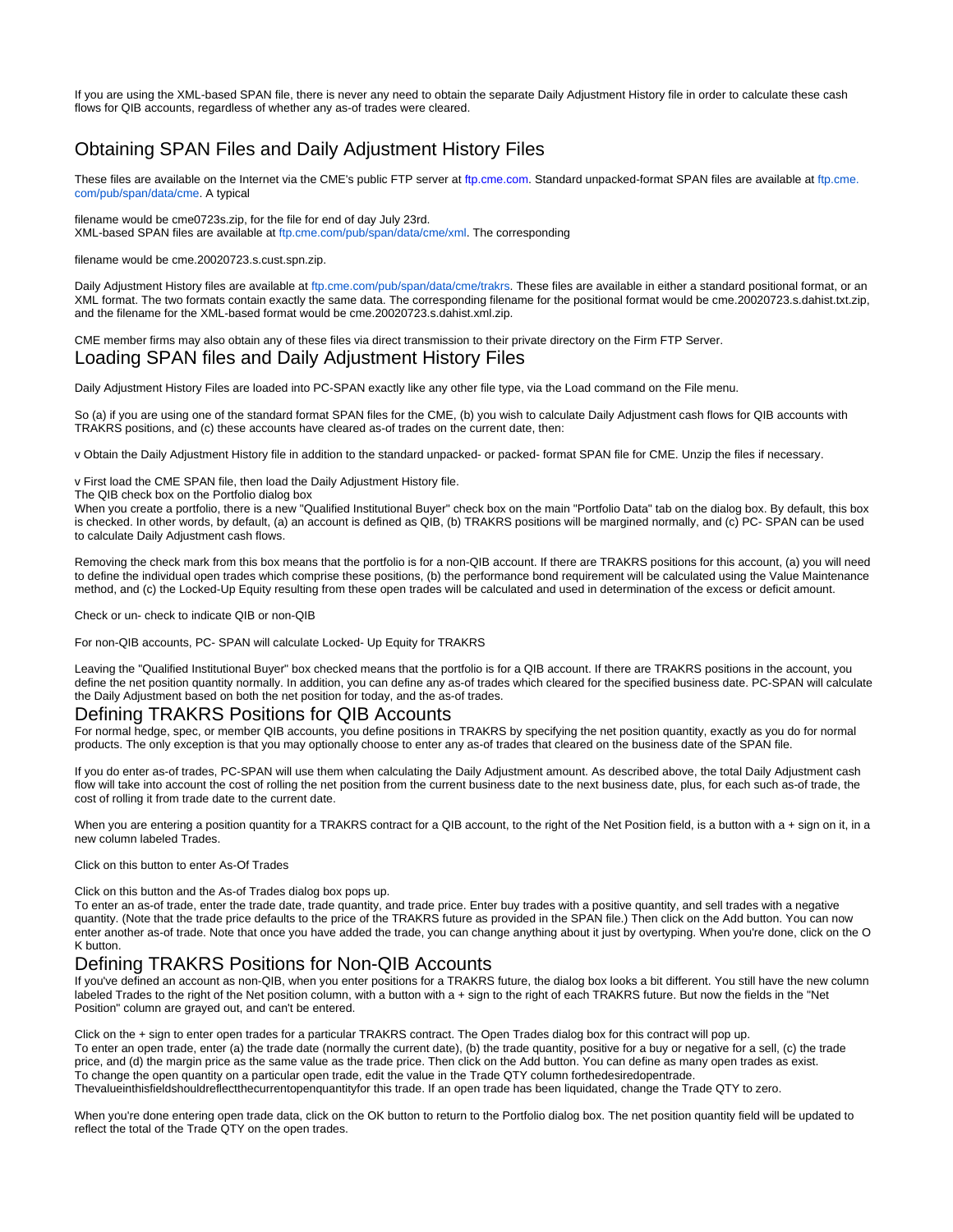Note that you should only enter trades (or the portion of trades) which are opening. Liquidating trades should not be entered. Non-QIB accounts are only margined on the currently open quantity of opening trades.

Also, because you are only entering the currently open quantities of open trades, either all open trades for a particular TRAKRS contract must be buys, or all must be sells. If you have entered both positive and negative open quantities, and you click on the OK button, a dialog box will display saying "All trades should have the same sign for trade quantity. Please check the trade quantity for your trades." Click on the OK button to remove this new dialog box, then correct the trade quantities.

#### <span id="page-2-0"></span>Defining TRAKRS Positions for Omnibus Accounts

Omnibus accounts, like any customer account, are specified as being either QIB or non-QIB.

This designation pertains to the naked positions defined for the omnibus account. If there are disclosed subaccounts in the omnibus account, they may be either QIB accounts or non-QIB accounts. The same omnibus account may contain disclosed subaccounts for both QIB customers and non-QIB customers. But the naked (non-disclosed) positions must either be entirely for QIB customers, or entirely for non-QIB customers.

For naked TRAKRS positions in non-QIB omnibus accounts:

Instead of defining the naked long position and the naked short position, you define the individual open trades comprising the naked long position, and then the individual open trades comprising the naked short position.

Note that when you are entering open trades for the naked long position, all of the open trades must be purchases, ie, must have positive trade quantity. When you are entering open trades for the naked short position, all of the open trades must be sales, ie, must have negative trade quantity. The Add button will not be active if you enter the trade quantity with the wrong sign.

For naked TRAKRS positions in QIB omnibus accounts:

For these positions, you define the naked long position and the naked short position as you would for an ordinary naked position in an omnibus account, but in addition you may define as as-of trades which cleared on the business date of the SPAN file. Just click on the + button to pop up the dialog box for entering as-of's.

#### ത **Note**

Enter any as-of trades that cleared regardless of whether they were indisclosedornondisclosedsubaccounts. ForaQIBomnibusaccount, whencalculatingthe daily adjustment for a TRAKRS position, we take the total long position and subtract the total short position to obtain the net position. The net position based on the total long and total short is used to determine the daily adjustment for rolling the position from the current date to the next date, and then the daily adjustment amounts for any as-of trades are added in. In effect, the calculation of daily adjustment for a QIB omnibus account works the same way it does for a non- omnibus account.

### <span id="page-2-1"></span>Calculating SPAN Requirements for Portfolios Including TRAKRS

positions

As with any portfolio, simply use the Calculate Portfolio Requirements command, available from the menu, via Ctrl-K, or via the Calculate button on the toolbar. For QIB accounts, this will calculate the SPAN requirement normally and in addition calculate the Daily Adjustment cash flows. For non-QIB accounts, this will calculate the SPAN requirement for the TRAKRS using the Value Maintenance method.

View the Daily Adjustment Cash Flow for QIB accounts

On the Portfolio dialog box, click on the Settlements tab. The Cash Adjustment tab will contain the Daily Adjustment cash flow amount. This tab is also available at the Exchange Complex dialog box and Combined Commodity dialog box for the portfolio.

Daily Adjustment cash flow amount Viewing the Performance Bond Requirements and Locked-Up Equity for non-QIB accounts

For QIB accounts, where the SPAN requirement for TRAKRS positions is calculated normally, the Performance Bond Requirements tab on the Portfolio dialog box looks exactly as before:

But for non-QIB accounts, where the SPAN requirement for the TRAKRS is calculated using the Value Maintenance method, the Performance Bond Requirements tab on the Portfolio dialog box now displays the Locked-Up Equity:

Note how the Locked-Up Equity is added to the SPAN requirement to obtain the Total Requirement. If TRAKRS positions in a non-QIB account are making money, this increases the total requirement, thereby preventing that positive open trade equity from allowing other collateral to be withdrawn. If TRAKRS positions in a non-QIB account are losing money, this decreases the total requirement, thereby preventing that negative open trade equity from resulting in a deficit and a call for more collateral.

How the calculation process affects the Margin Prices for non-QIB accounts

As you calculate performance bond requirements for non-QIB accounts containing TRAKRS positions, the Value Maintenance parameters are applied to the individual open trades to determine the scan risk component of the SPAN requirement.

For each buv open trade, the margin is set to 100% of the trade price. Another way to think of this is that the margin is set as 100% of the margin price, with the margin price initialized as the trade price and never changing thereafter.

For each Sell trade, the margin is set to 50% of the margin price, with the margin price initialized as the trade price. But for sells, the margin price may change. Specifically, when you calculate the margin, the current market price is compared to the margin price. If the market price has gone up so that 50% of the margin price is now less than 30% of the current market price, or if the market price has gone down so that 50% of the margin price is now greater than 70% of the margin price, then the margin price is reset to the current market price.